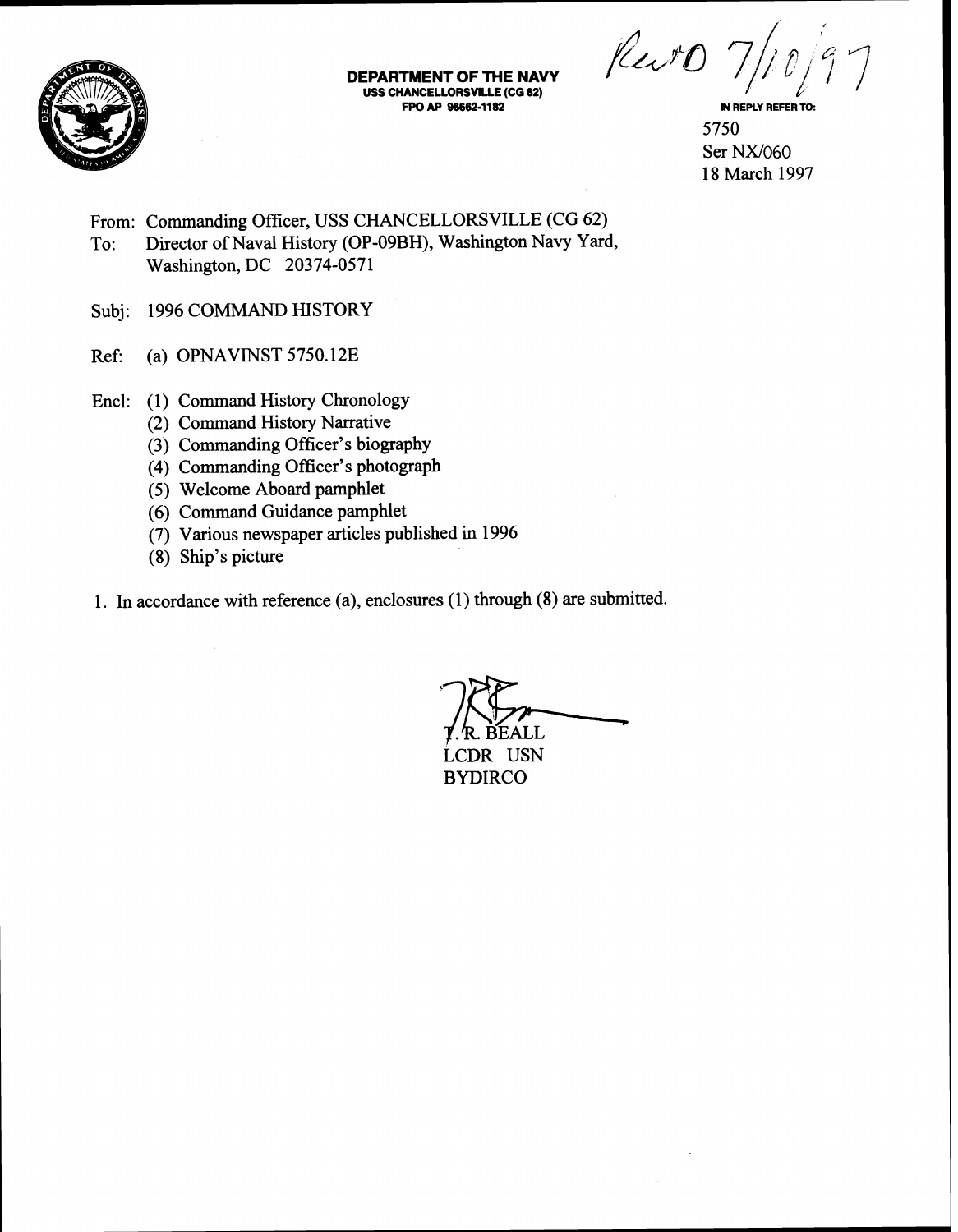## **USS CHANCELLORSVILLE** *(CG* **62) COMMAND HISTORY KEY**

 $\mathcal{L}$ 

## **CHRONOLOGICAL EVENTS**

| 06 Jan   | End second Christmas leave period.                                           |
|----------|------------------------------------------------------------------------------|
| 19 Jan   | Nuclear Power Candidates ship tour.                                          |
| 22 Jan   | Commence PRAV upkeep.                                                        |
| 25 Jan   | Medical QA visit.<br>Galley/Messdecks reopen, meals resume onboard.          |
| 26 Jan   | YMCA ship of the week.                                                       |
| 30 Jan   | Engineering ATG assist visit.                                                |
| $07$ Feb | Small arms qualifications for Sections 1 and 3.                              |
| 08 Feb   | Small arms qualifications for Sections 2 and 4.<br>CIC, LINK, EW exercises.  |
| 09 Feb   | Doctrine Review Board.                                                       |
| $10$ Feb | onboard.<br>Christening for son of GSE1                                      |
| 13 Feb   | Ombudsmen Luncheon.                                                          |
| 14 Feb   | Counter Intelligence Awareness briefing.                                     |
| 16 Feb   | Helicopter firefighting team qualifications held.                            |
| 20 Feb   | ASIR Technical assist commenced.                                             |
| 23 Feb   | ASIR Technical assist completed.                                             |
| 27 Feb   | RADM Robert M. Nutwell, CCG-3 visits ship.<br>Junior Officer Detailer Visit. |
| 29 Feb   | Surface Rescue Team Trainer conducted.                                       |
| 05 Mar   | LATR commences.<br>Navy-wide E-4 examination administered.                   |

 $\mathcal{L}^{\text{max}}_{\text{max}}$ 

 $\epsilon$ 

Enclosure (1)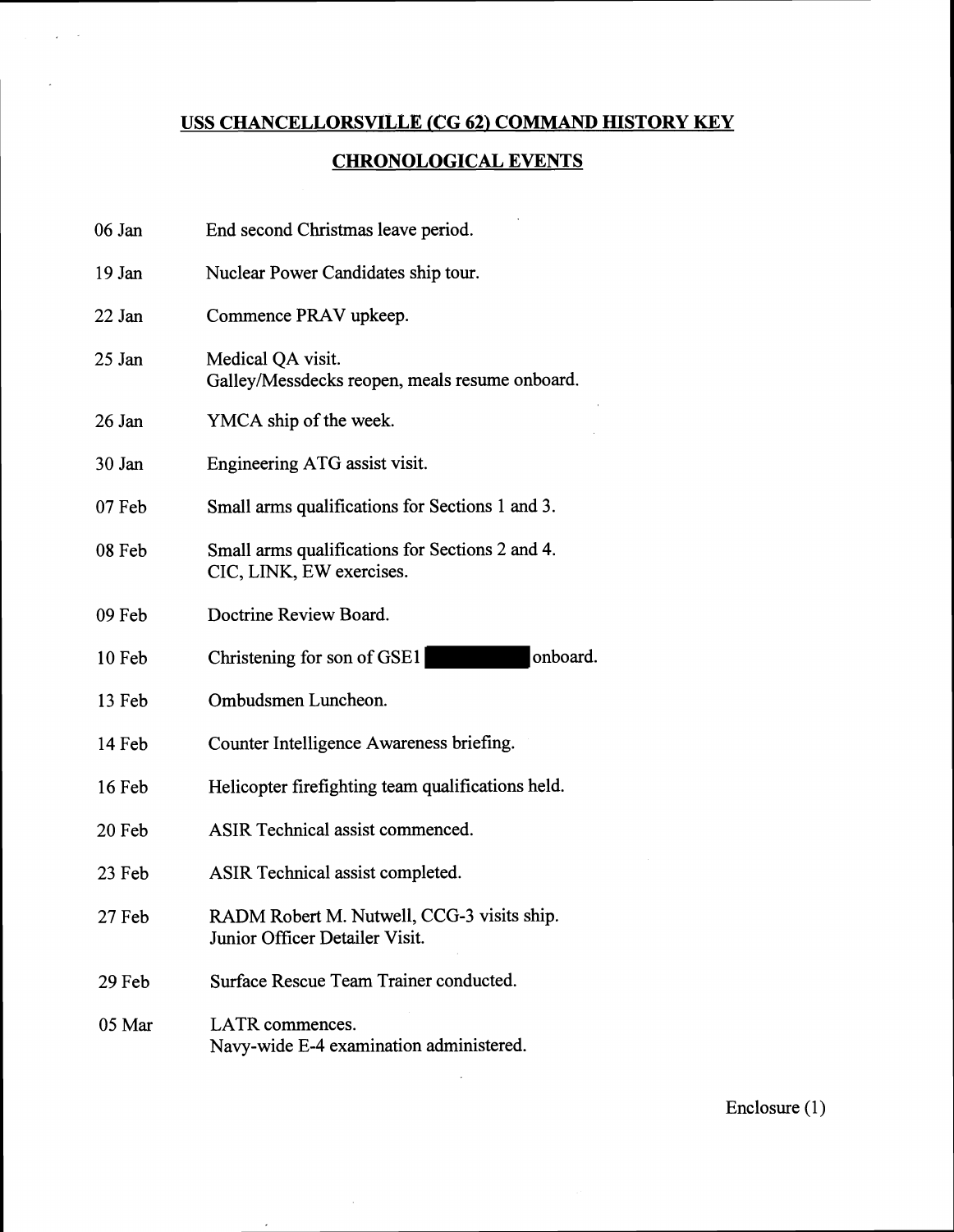| 07 Mar   | Navy-wide E-5 examination administered.<br>Engineering/ATG training program review.                                                                    |
|----------|--------------------------------------------------------------------------------------------------------------------------------------------------------|
| 08 Mar   | Blue Flag 96-2 conducted.<br>LATR completed.                                                                                                           |
| 12 Mar   | RADM Robert S. Cole, CINCPACFLT N43 visits ship.<br>ASIR Inspection commences.<br>Navy-wide E-6 examination administered.                              |
| 13 Mar   | CCG-3 Engineering Assessment commences.<br>Funeral for HT3 Shawn Blair.                                                                                |
| 15 Mar   | ASIR inspection completed.<br>CCG-3 Engineering Assessment completed.<br>reenlists.<br>OS2                                                             |
| 19 Mar   | Fast Cruise.                                                                                                                                           |
| 20 Mar   | Underway Southern California OPAREA for Sea Trials.                                                                                                    |
| 21 Mar   | Inport San Diego.                                                                                                                                      |
| 22 Mar   | PRAV complete.                                                                                                                                         |
| 25 Mar   | Tomahawk material certification begins.                                                                                                                |
| 29 Mar   | retires.<br>SK1<br>reenlists.<br>EN1<br>reenlists.<br>GMG1<br>Force Medical Master Chief retires onboard.<br>Tomahawk material certification complete. |
| $01$ Apr | 1997 ROH Work Definition Conference.<br>Harpoon material certification begins.                                                                         |
| $03$ Apr | Local leaders embarked for "Leaders to Sea" program.<br>Underway SoCal OPAREA.<br>Harpoon material certification complete.                             |
| 04 Apr   | <b>Inport San Diego</b>                                                                                                                                |
| $05$ Apr | VADM and Mrs. Edward Martin (ship's sponsor) visit ship.                                                                                               |
| 08 Apr   | Underway SoCal OPAREA enroute Seal Beach, CA.                                                                                                          |
|          |                                                                                                                                                        |

 $\sim$ 

 $\mathcal{L}^{\mathcal{L}}$ 

 $\sim$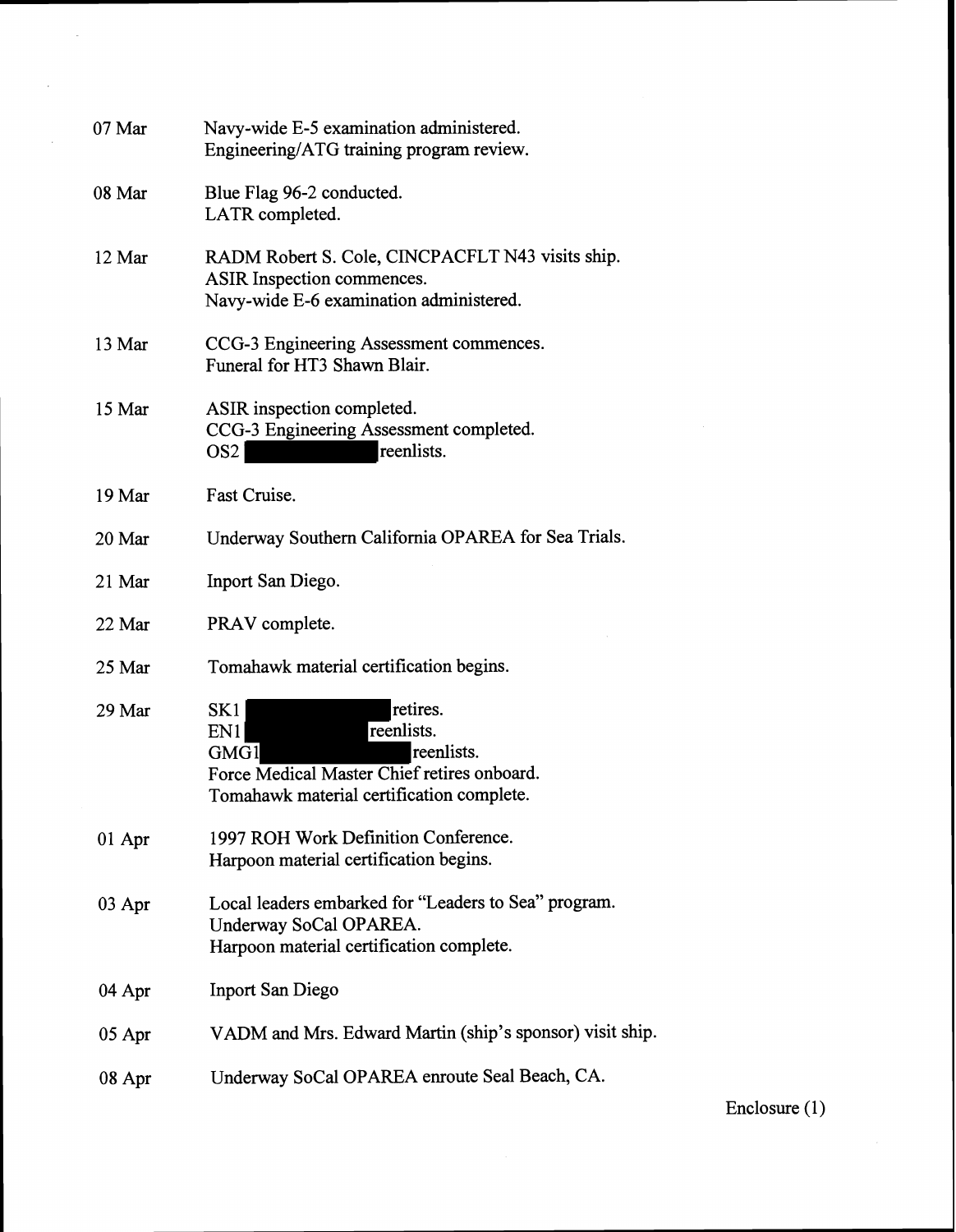| $09$ Apr | Inport Seal Beach, CA.                                                                                                        |
|----------|-------------------------------------------------------------------------------------------------------------------------------|
| 10 Apr   | Weapons onload conducted.<br>Underway SoCal oparea.                                                                           |
| 11 Apr   | Embarked "Leaders to Sea" via helicopter transfer.                                                                            |
| $12$ Apr | Inport San Diego.                                                                                                             |
| 13 Apr   | retires onboard.<br>EM1                                                                                                       |
| 15 Apr   | CART II commences.                                                                                                            |
| 19 Apr   | CART II completed.<br>reenlists onboard.<br>EM2(SW)                                                                           |
| $22$ Apr | Underway enroute Acapulco, Mexico.                                                                                            |
| $26$ Apr | Anchored Acapulco Bay, Mexico.                                                                                                |
| $27$ Apr | Capt. Eldon S. Wilson, U.S. Naval Attache to Mexico retires onboard.                                                          |
| 30 Apr   | Underway enroute San Diego, CA.                                                                                               |
| 02 May   | reenlists onboard.<br>SK2                                                                                                     |
| 03 May   | Inport San Diego, CA.<br><b>FCCS</b><br>reenlists onboard.<br>reenlists onboard.<br>GMM1                                      |
| 06 May   | RADM Nutwell visits and attends luncheon.<br>CHANCELLORSVILLE awarded the Spokane Trophy for the competitive<br>year of 1995. |
| 08 May   | Command physical readiness test conducted.                                                                                    |
| 14 May   | Safety standdown.<br>Spouse information night for upcoming deployment.                                                        |
| 17 May   | Awards ceremony.                                                                                                              |
| 27 May   | Embark first group of midshipmen.                                                                                             |
| 28 May   | Underway SoCal OPAREA for engineering training.                                                                               |

 $\sim$   $\sim$ 

Enclosure (1)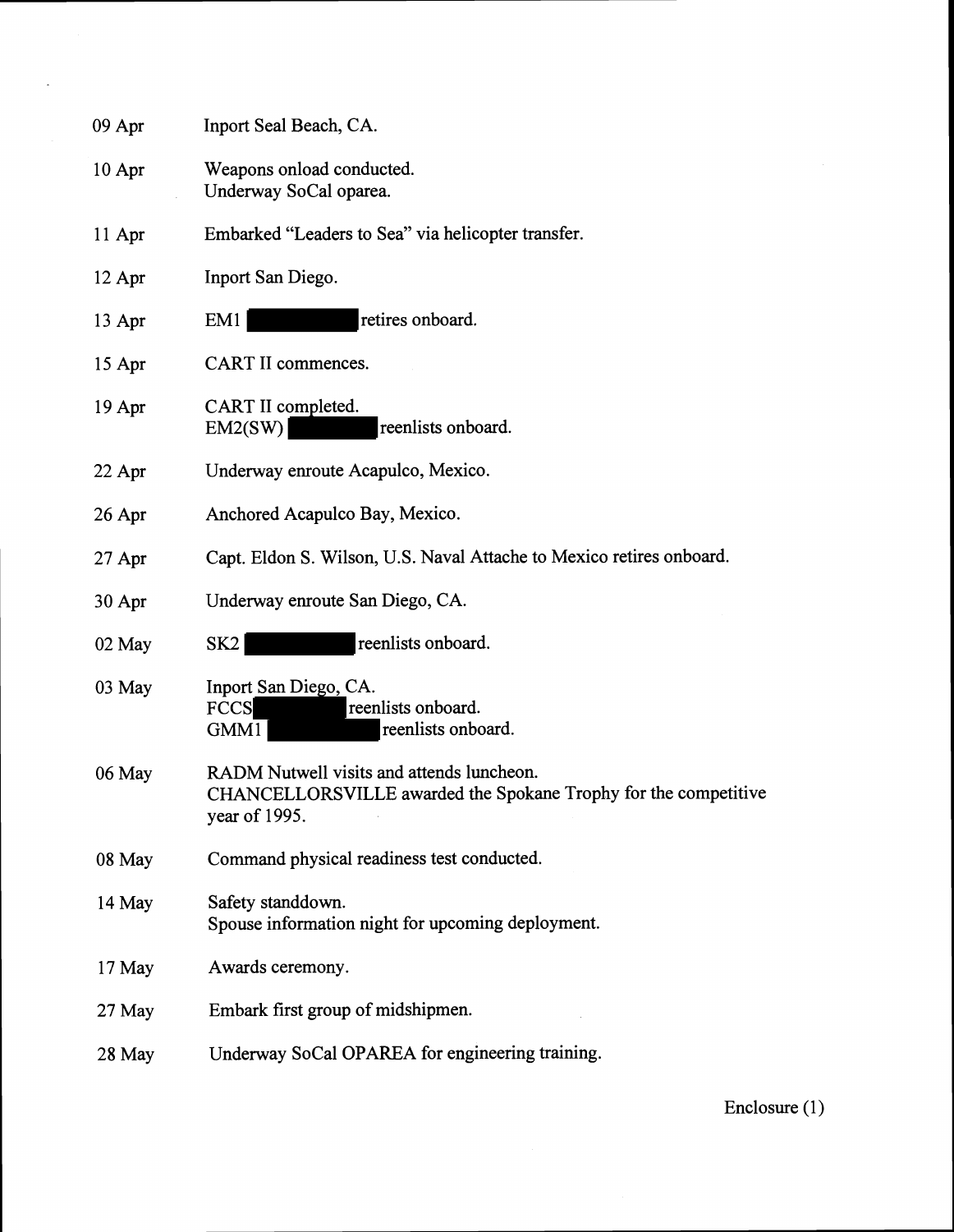| 31 May<br>$01$ Jun | Inport San Diego, Ca.<br>Awards ceremony.                                                                                  |
|--------------------|----------------------------------------------------------------------------------------------------------------------------|
| $03$ Jun           | Tour conducted for Tiffany Elementary school kindergarten<br>class.                                                        |
| $04$ Jun           | Underway SoCal OPAREA.                                                                                                     |
| 06 Jun             | Underway replenishment with USNS RAPPAHANNOCK.                                                                             |
| $07$ Jun           | Inport San Diego, CA.                                                                                                      |
| $10$ Jun           | Underway SoCal OPAREA for TSTA II seamanship training.                                                                     |
| $14$ Jun           | Inport San Diego, CA.<br>FC1<br>reenlists onboard.                                                                         |
| $17$ Jun           | Navy Food Management Team visit commences.<br>Industrial Hygiene Survey commences.                                         |
| $21$ Jun           | Navy Food Management Team visit completed.<br>Industrial Hygiene Survey completed.<br>Disembark first group of Midshipmen. |
| 24 Jun             | Ship's Explosive Safety Inspection commences.<br>Embark second group of midshipmen.                                        |
| $26$ Jun           | Capt. Michael L. Erno, CNSP Supply Officer, attends luncheon onboard.                                                      |
| $27$ Jun           | Reception for Chilean Ship LYNCH wardroom held onboard.                                                                    |
| $28$ Jun           | Ship's Explosive Safety Inspection completed.                                                                              |
| $11$ Jul           | Students from the College of Eastern Utah tour ship.                                                                       |
| $12$ Jul           | retirement ceremony held onboard.<br>YN1                                                                                   |
| $13$ Jul           | Ship's picnic held at Adm. Baker Field.                                                                                    |
| $15$ Jul           | Underway SoCal OPAREA.                                                                                                     |
| $16$ Jul           | Underway replenishment with USNS Rappahannock.                                                                             |
| 19 Jul             | Inport San Diego, CA.<br>Disembarked second group of midshipmen.                                                           |

 $\hat{\mathcal{A}}_{\text{max}}$ 

 $\sim 10^7$ 

 $\hat{\mathcal{A}}$ 

 $\sim 10^{-10}$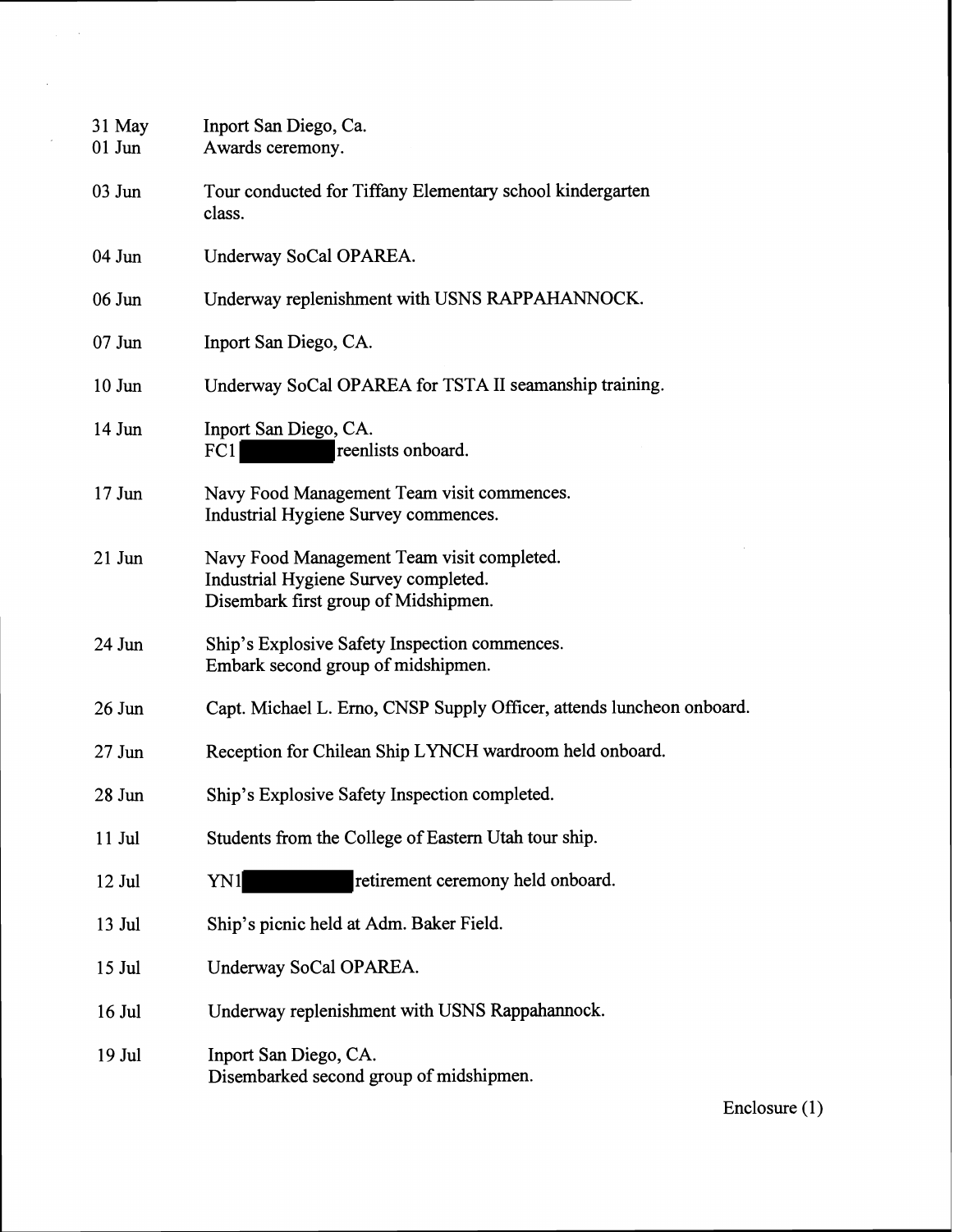| 22 Jul   | Underway SoCal OPAREA for missile exercise.<br>Embarked third and final group of midshipmen.                      |  |
|----------|-------------------------------------------------------------------------------------------------------------------|--|
| $23$ Jul | Launched two SM-2 missiles at air targets. Both engagements were evaluated as<br>kills.                           |  |
| 24 Jul   | Underway replenishment with USNS RAPPAHANNOCK.<br>Inport San Diego, CA.                                           |  |
| $26$ Jul | Embarked six Spokane, WA residents for trip to Seattle<br>Seafair.                                                |  |
| $27$ Jul | Underway enroute Seattle, WA for Seafair Festival.<br>Comptuex with USS CONSTELLATION.                            |  |
| 30 Jul   | Inport Port Hadlock, WA.                                                                                          |  |
| 31 Jul   | Embarked 63 guests for trip to Seattle.<br>Underway enroute Seattle, WA.                                          |  |
| 05 Aug   | Underway enroute San Diego, CA.<br>Underway replenishment with USS RANIER.                                        |  |
| 08 Aug   | Inport San Diego, CA.                                                                                             |  |
| 12 Aug   | LMA commences.                                                                                                    |  |
| 16 Aug   | LMA completed.<br>Disembarked last group of midshipmen.                                                           |  |
| 21 Aug   | RADM Nutwell, CCG-3 visits.<br>CHANCELLORSVILLE awarded second consecutive Battle "E".                            |  |
| 22 Aug   | Underway SoCal OPAREA for practice Engineering<br>Certification.<br>Underway replenishment with USS RAPPAHANNOCK. |  |
| 23 Aug   | Inport San Diego, CA.                                                                                             |  |
| 26 Aug   | Underway for Engineering Certification.                                                                           |  |
| 27 Aug   | Inport San Diego, CA.                                                                                             |  |
| $03$ Sep | Combat Systems Readiness Review commences.                                                                        |  |
|          |                                                                                                                   |  |

i.

 $\mathcal{L}$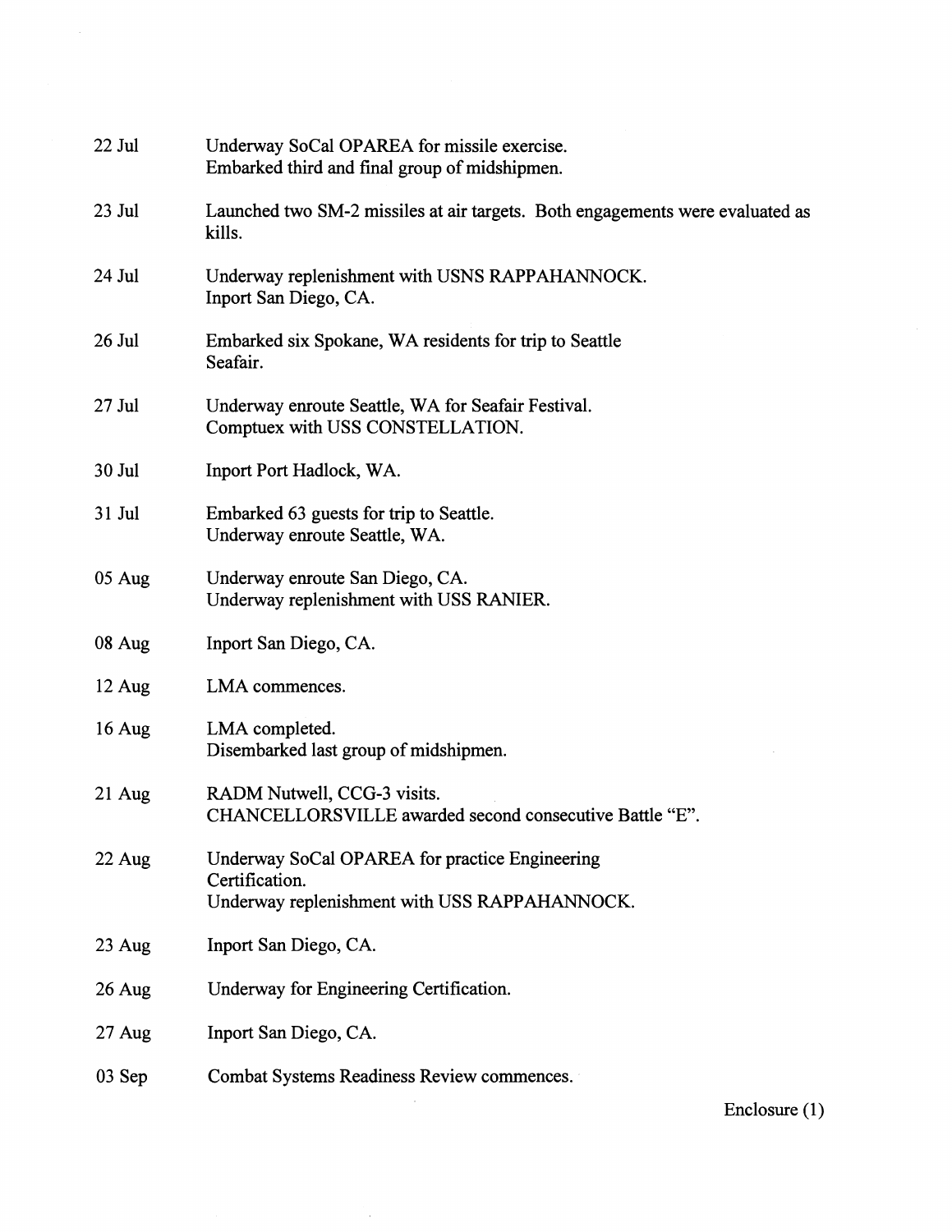| 05 Sep | Navy-wide E-4 advancement exam administered. |
|--------|----------------------------------------------|
|--------|----------------------------------------------|

- 08 Sep Combat Systems Readiness Review completed.
- 09 Sep Underway SoCal OPAREA for Engineering Certification preparations.
- 10 Sep Navy-wide E-5 advancement exam administered.
- 12 Sep Navy-wide E-6 advancement exam administered.
- 13 Sep Inport San Diego, CA.
- 16 Sep Underway SoCal OPAREA for TSTA III/practice FEP.
- 20 Sep POW/MIA Remembrance Day ceremony.
- 23 Sep Underway SoCal OPAREA for Engineering Certification.
- 25 Sep Cruise Missile Qualification commences.
- 27 Sep Inport San Diego, CA. Navy physical readiness test administered.
- 01 Oct Underway SoCal OPAREA for Final Evaluation Period rehearsal. Enroute Seal Beach, CA for Ammunition onload.
- 03 Oct Inport Seal Beach, CA.
- 04 Oct Underway enroute San Diego, CA.
- 08 Oct Underway SoCal OPAREA for Final Evaluation Period.
- 10 Oct Inport San Diego, CA.
- 12 Oct SPY array resurfacing begins.
- 01 Nov Underway SoCal OPAREA for family cruise.
- 02 Nov Inport San Diego, CA.
- 04 Nov USS CHANCELLORSVILLE's seventh birthday. SPY array resurfacing complete.
- 05 Nov RADM Nutwell visits for pre-deployment address to crew.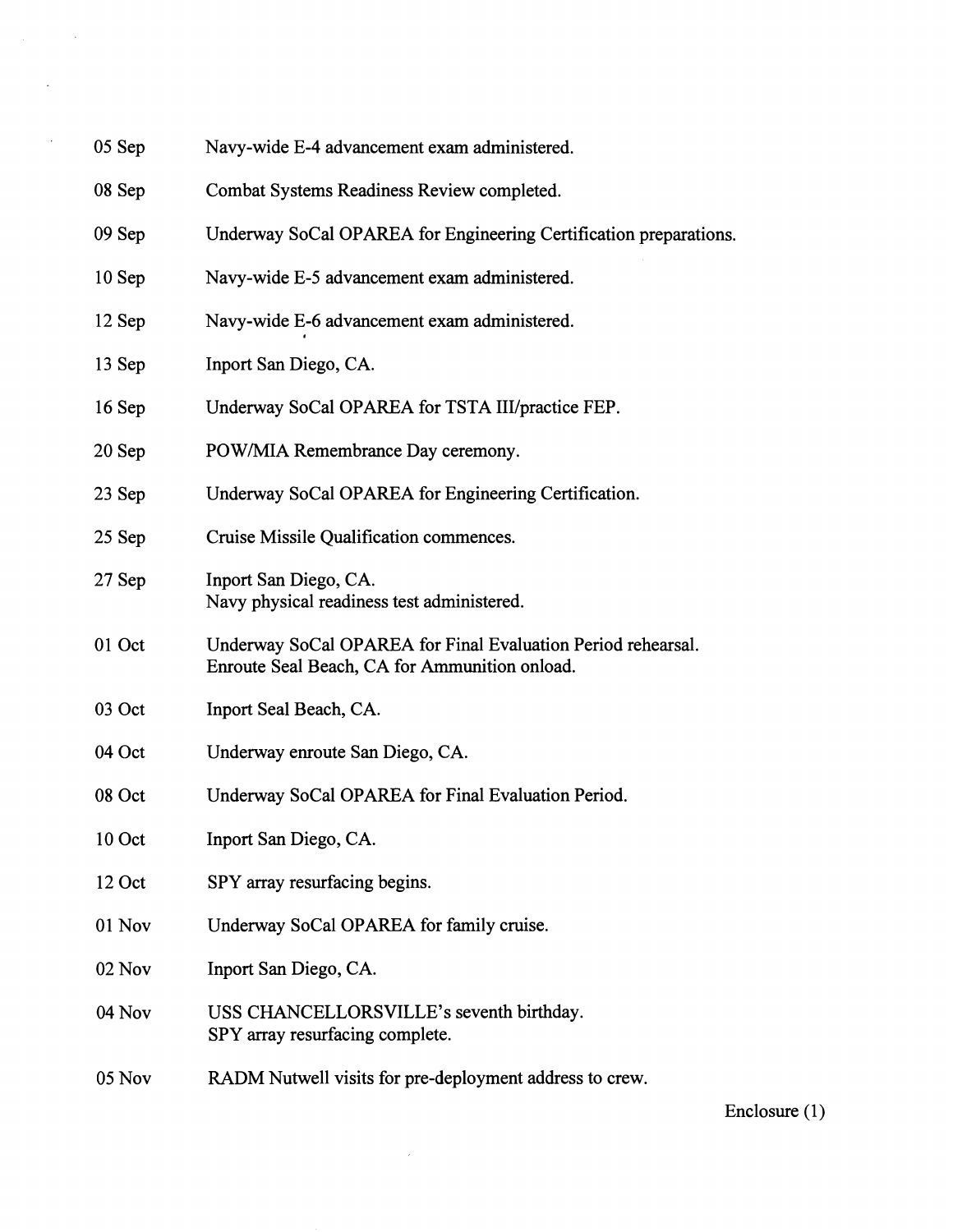| 06 Nov        | Underway enroute Rodman, Panama for counter-narcotics<br>deployment.                                                                                   |
|---------------|--------------------------------------------------------------------------------------------------------------------------------------------------------|
| 08 Nov        | Safety Standdown.                                                                                                                                      |
| 11 Nov        | Inchop JIATF East.                                                                                                                                     |
| <b>14 Nov</b> | Inport Rodman, Panama for brief stop for fuel.                                                                                                         |
| 15 Nov        | Underway, transit Panama Canal enroute Caribbean<br>Sea.                                                                                               |
| 21 Nov        | CHANCELLORSVILLE, with assistance from Saberhawk 63 of<br>HSL-47, confiscates 19 bales of cocaine thrown overboard<br>by an unknown drug runner.       |
| 25 Nov        | Anchored Cartagena, Colombia for brief stop for fuel.<br>Underway Caribbean.                                                                           |
| <b>26 Nov</b> | CHANCELLORSVILLE, with assistance from Saberhawk 71 of<br>HSL-47, confiscates 39 bales of cocaine thrown overboard<br>by a second unknown drug runner. |
| 02 Dec        | Inport Colon, Panama for brief stop for fuel.<br>Underway Caribbean.                                                                                   |
| 03 Dec        | Burial at sea conducted for relative of one crewmember and five veterans.<br>Awards ceremony.                                                          |
| 06 Dec        | Inport Aruba, Netherlands Antilles for port visit.                                                                                                     |
| 07 Dec        | Reception held onboard for local dignitaries.                                                                                                          |
| 10 Dec        | Underway enroute Panama Canal.                                                                                                                         |
| 12 Dec        | Southbound transit of Panama Canal enroute Rodman,<br>Panama.<br>Inport Rodman, Panama for a brief stop for fuel.                                      |
| 13 Dec        | Underway Eastern Pacific, conducting counter-narcotics<br>operations.                                                                                  |
| 18 Dec        | CHANCELLORSVILLE spots fishing boat adrift 83 miles out<br>to sea, rigs towline and tows "SOCRATES" to safety.                                         |

Enclosure (1)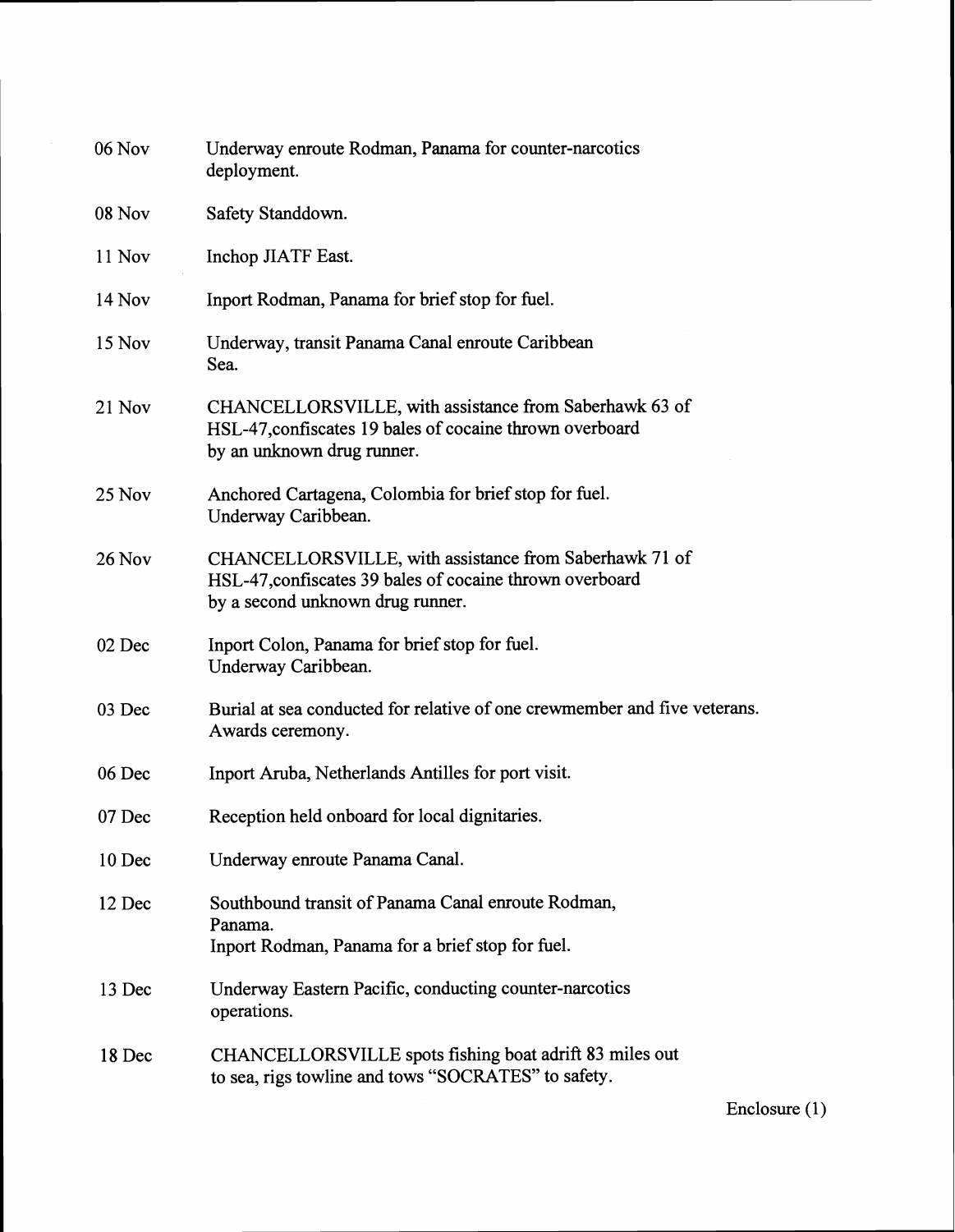| 23 Dec | Brief stop for fuel, Rodman, Panama.               |
|--------|----------------------------------------------------|
| 24 Dec | Underway Eastern Pacific.                          |
|        | Christmas Eve candlelight service.                 |
| 25 Dec | Christmas celebration underway.                    |
|        | Inmarsat phone call received from Secretary of the |
|        | Navy.                                              |
|        |                                                    |

30 Dec Inport Rodman, Panama for New Year's port visit.

 $\mathcal{L}$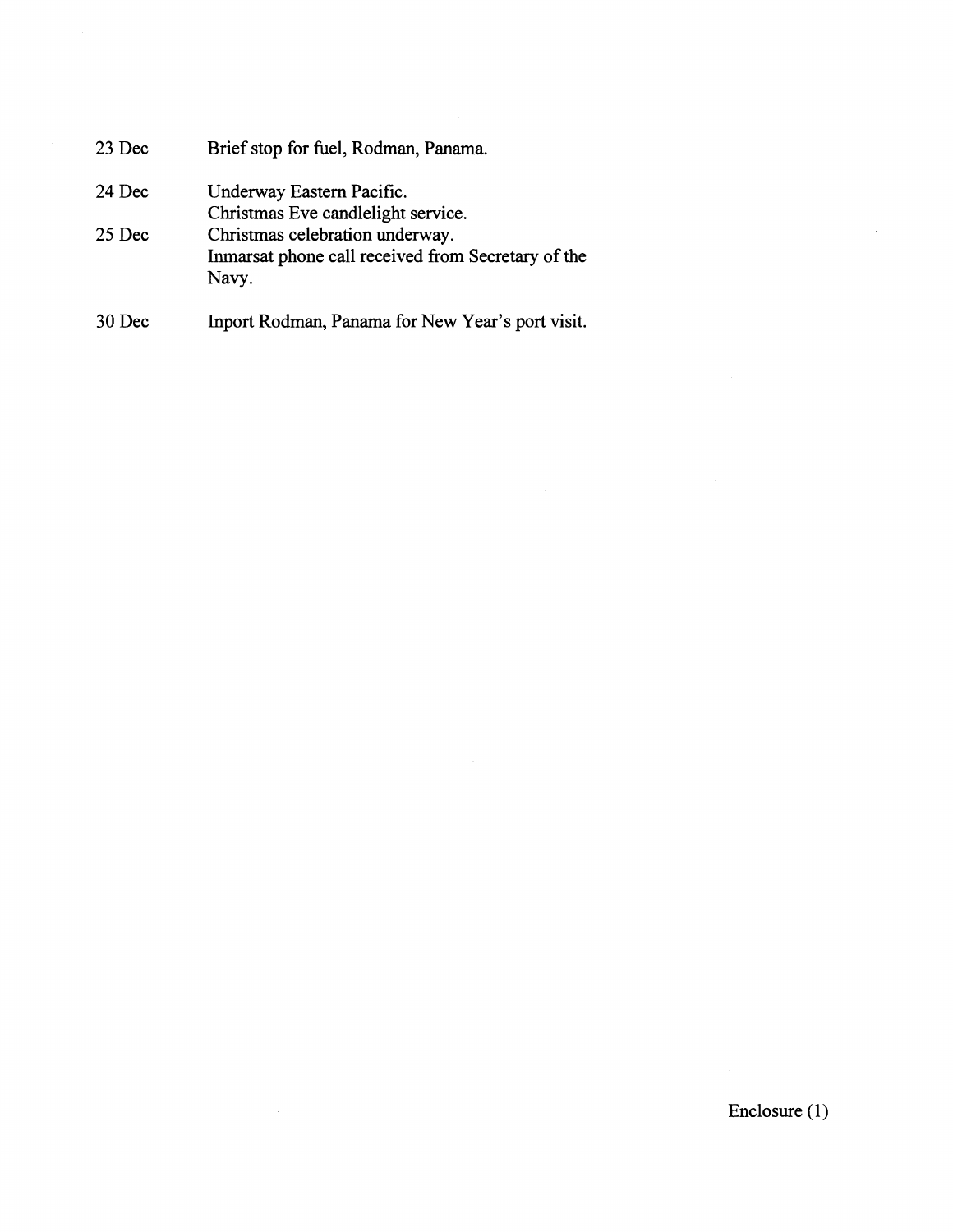## **USS CHANCELLORSVILLE (CG 62)**

## **COMMAND HISTORY 1996**

For USS CHANCELLORSVILLE, 1996 started with the completion of the second Christmas leave period. Included in the first weeks of January were preparations in support of the upcoming PRAV. Making improvements around the ship did not wait for the pending availability. New decks and galley improvements commenced the second week of January and continued through the first days of PRAV. A minor inconvenience to the crew was the transit to USS BOXER for meals, but the sacrifice paid dividends when the mess decks and galley reopened on January 25 with many new improvements in place.

Pier 13 Naval Station, San Diego was CHANCELLORSVILLE's home for the next 2 1/2 months. Much of the work conducted during the availability was focused on habitability. Numerous decks were resurfaced with PRC deck covering for the first time, making them aesthetically more pleasing to the eye and much more durable than the conventional deck painting. Major improvements were installed in all the enlisted berthing areas. New couches, decks, paint, and art for resulted in the spaces looking the best they had looked since commissioning. The crew also traded old mattresses for new; ensuring a better nights sleep for everyone in the year to come.

Improvements were not limited to habitability. The Aegis Combat System, the most complex shipboard combat system in the world, received an upgrade. The Baseline 3.3 upgrade was a welcome addition to an already powerful ship.

PRAV was completed on March 22nd following a rigorous fast cruise and sea trials, which were conducted on the 20th of March in the Southern California OPAREA. All tests went extremely well and the crew was soon ready to commence the training cycle that would ready them for November deployment.

In the Spring, CHANCELLORSVILLE was afforded the opportunity to participate in a multitude of public affairs activities. CHANCELLORSVILLE soon after was selected by the Force Medical Master Chief as his platform for retirement. Following was the embarkation of approximately 20 civilian business and government leaders. The "Leaders to Sea" program provides an opportunity for various community leaders to see exactly what "their" Navy is doing for them. All members embarked were impressed by the men of CHANCELLORSVILLE. Many commented on the professionalism and dedication displayed by the crew as they were shown the various warfare capabilities of the ship. The "Leaders to Sea" cruise concluded with a HSL-45 Helo transfer of the visitors to North Island Naval Air Station.

Enclosure (2)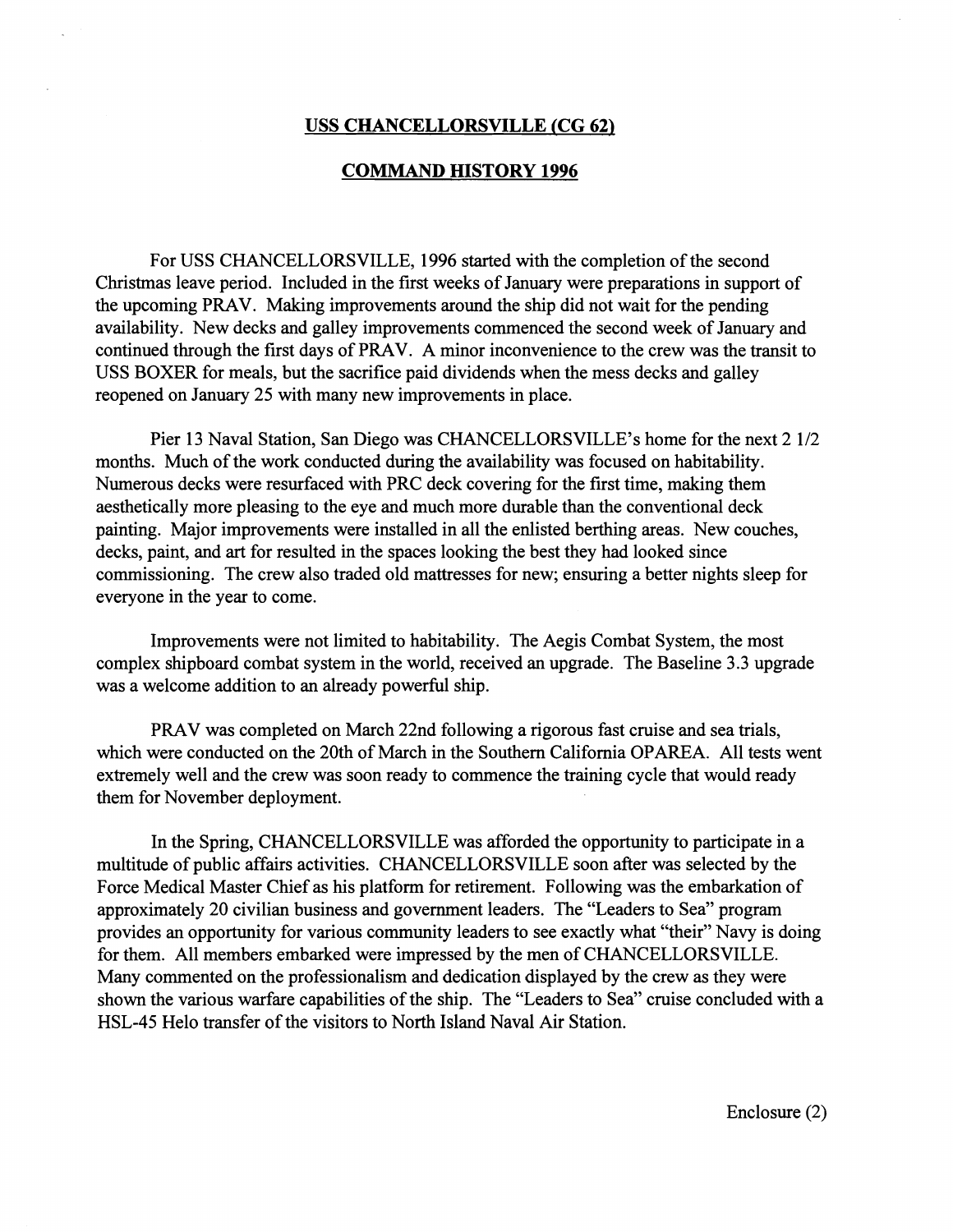CHANCELLORSVILLE was underway again on the 8th of April, enroute Seal Beach, CA for post-PRAV ammunition onload. The underway was period included a second embarkation of 13 civilians for the "Leaders to Sea" program. The ship's return to San Diego marked the start of CART 11.

CART I1 was completed on April 19th. Members of Afloat Training Group Pacific, who administered the assessment, held all departments in high regard. Many assessors were impressed with the level of knowledge and expertise maintained by the crew through PRAV. Minor deficiencies were found but 95% were corrected prior to the completion of CART 11. Following the successful completion of another assessment, the crew was ready for a well deserved "break in the action."

Acapulco, Mexico provided that break. Arriving in Acapulco on April 26th, CHANCELLORSVILLE was readied for the retirement ceremony that was to be held the following day. Captain Eldon S. Wilson, a naval attaché to Mexico, retired onboard on the 27th of April. Among the guests present were many high ranking Mexican naval officials, friends and family of Capt. Wilson and the crew of CHANCELLORSVILLE. Acapulco provided a multitude of activities including fantastic nightlife, unique dining experiences, beautiful beaches and the famous Acapulco cliff divers. Acapulco quickly became the port of choice for the crew and would be visited again in less than a year.

CHANCELLORSVILLE returned to San Diego on May 3rd to a welcome of well over 150 friends and family. May 6th brought a rare honor for a Pacific fleet ship. RADM Robert M. Nutwell, CCG-3, presented Captain Hebert and the crew of CHANCELLORSVILLE with the Spokane Trophy for the 1995 competitive cycle. The Spokane Trophy is given to the Pacific Fleet ship judged most combat ready for a given year. The presentation was a welcome award for the crew who had given their best throughout the previous year.

June brought underway time early in the month for engineering tasks and drills. The remainder of the month was occupied with various maintenance, the most significant of which was the change out of the main propulsion gas turbine 2B. **An** original engine which was commissioned with the ship, she was honorably piped ashore after seven years of reliable service and replaced with a new turbine. The ship was also busy with various inspections which included a Navy Food Management Team visit for the Supply Department. Industrial Hygiene Survey for Medical and Engineering and the Ships Explosive Safety Inspection for Combat Systems. All were completed satisfactorily with high marks from evaluators.

The ship also welcomed the first of three groups of midshipmen scheduled to perform summer training onboard. CHANCELLORSVILLE also acted as sponsor for the visiting Chilean Ship LYNCH. CHANCELLORSVILLE was the obvious choice since Lt. Marco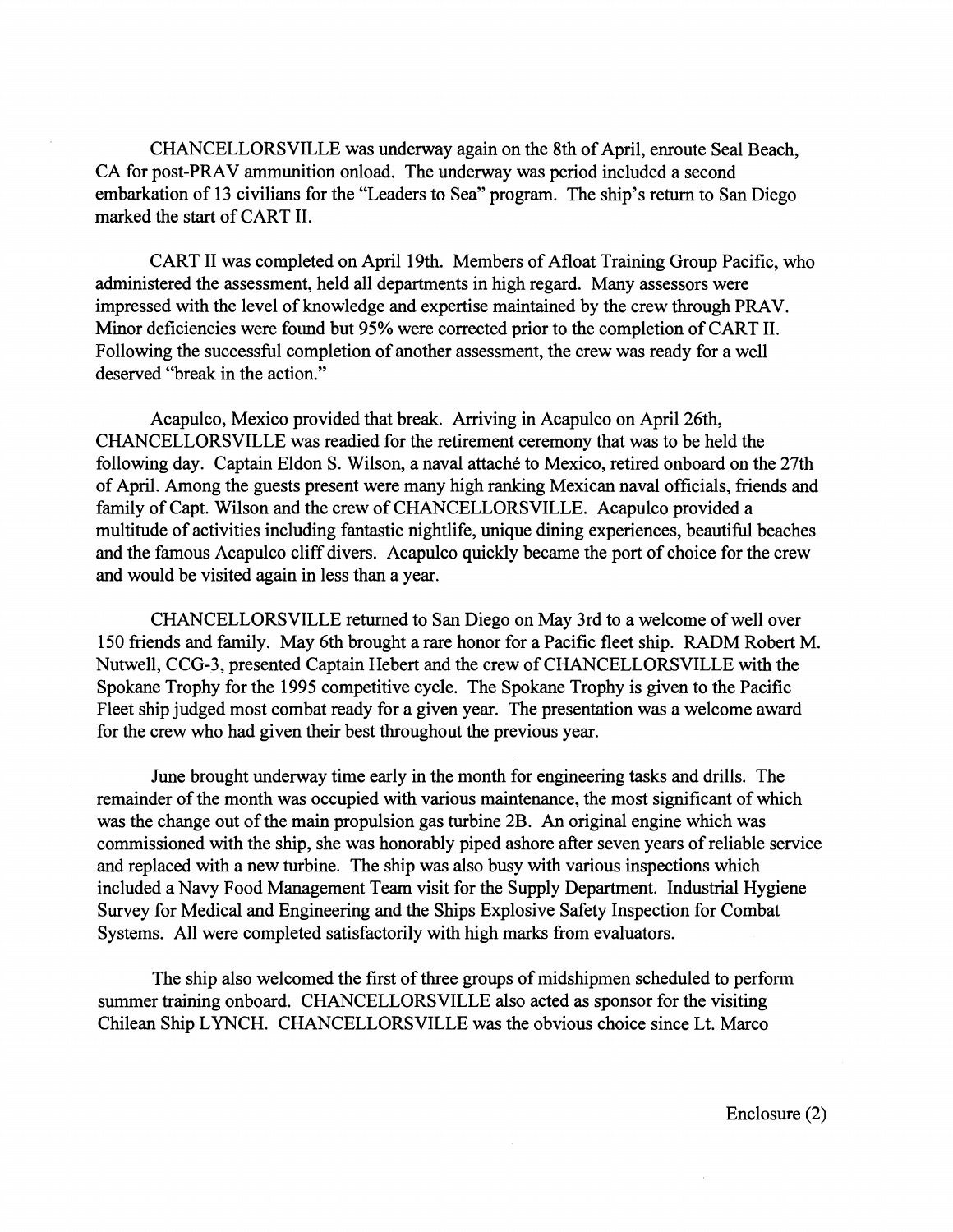Arellano of the Chilean Navy was already embarked onboard CHANCELLORSVILLE for a one year officer exchange program tour. **An** evening reception was held on the flight deck of CHANCELLORSVILLE on June 27<sup>th</sup> for the wardroom of LYNCH. Gifts and camaraderie were exchanged by the Captains and wardrooms of both ships. The reception will surely be remembered for many years by those who attended.

July was arguably the busiest month of 1996 for CHANCELLORSVILLE. Beginning with a new group of midshipmen reporting aboard. They were quickly indoctrinated into shipboard exercises. CHANCELLORSVILLE had the opportunity to conduct a missile exercise off San Clemente, CA. In the early morning of July 23, CHANCELLORSVILLE took tactical control of the USS JOHN PAUL JONES, USS Curtis Wilbur, USS John A. Moore, USS Rueben James and the USS Jarrett. Forming the group into a column, CHANCELLORSVILLE fired her first SM-2, from the forward launcher, at a low altitude, high speed target. The engagement was judged a kill by proximity. The second engagement involved a high altitude target. The after launcher provided the SM-2 and this shot was a "skin to skin" direct hit. Captain Hebert and the Combat Systems Officer, Lt. , could not have been happier with the results. "The procedures were followed to the letter and the crew's expertise and training were responsible for the successful engagement of both targets." commented Lt.

CHANCELLORSVILLE was again underway on July 27th. After embarking six guests from the Spokane, WA Navy League, CHANCELLORSVILLE rendezvoused with the USS CONSTELLATION and steered a course for Seattle, WA to participate in the Seattle Seafair. CHANCELLORSVILLE spent the night of 30 July in Port Hadlock, Wa. The following morning 63 more guests were welcomed aboard for the five hour transit to the port of Seattle. The Seattle Seafair provided the crew with plenty to do. Many attended the welcome to Seattle parties the first night inport. Others attended concerts, clubs, hydroplane races and parades which were being held throughout the Seafair. Nearly 1,700 guests visited the ship inport; giving the crew a chance to show off the Pacific Fleet's finest cruiser.

CHANCELLORSVILLE returned to San Diego on August 8th and the Supply Department prepared for the Logistics Management Assessment to be held from August 12 to August 16. Supply performed extremely well and easily won CHANCELLORSVILLE her sixth consecutive Supply "E". RADM Nutwell again visited on August 21st to formally award the crew their second consecutive Battle "E". Engineering Certification found the CHANCELLORSVILLE at sea once again. Though the crew and specifically the members of the Engineering Department put forth good effort, their efforts fell just short and it was determined that more training was needed before the engineering plant was certified.

September brought yet another busy month of workups and inspections. The Combat Systems Readiness Review was completed in less than half the time normally required, in no small part due to the dedication and hard work of the members of the Combat Systems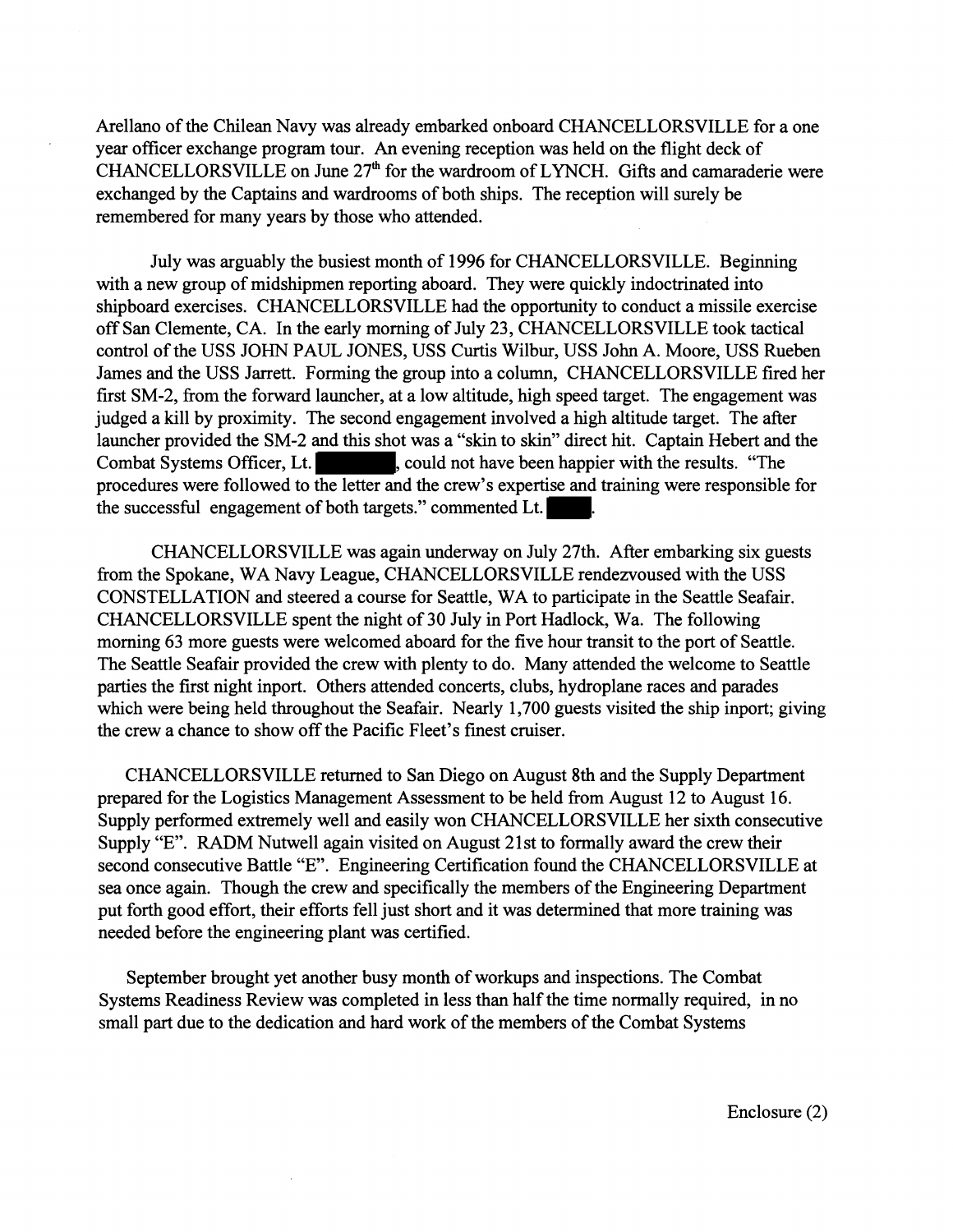Department. The inspection team was very impressed with the crew's knowledge and determination to finish the review quickly in order to meet other pressing obligations for the ship. A previously planned inport period was rescheduled for a SoCal underway to facilitate Engineering Certification preparations. Afloat Training Group, Pacific assisted the ship with deficiencies found in the initial certification. With dedicated training and hard work the Engineering Department was ready for the recertification.

On September 20,1996 the crew of CHANCELLORSVILLE gathered for a somber yet patriotic POWIMIA Remembrance Day ceremony. VADM Edward Martin, a POW in Vietnam and the husband of CHANCELLORSVILLE's sponsor. He gave a stirring speech about his experiences as a POW and reiterated what it meant to serve one's country in the military.

The last week in September was busy as usual. The Engineering Certification was passed with ease, thanks to the hard work of all involved. TSTA I11 and the Final Evaluation Period were also completed with great success by early October. The success of these final certifications were in no small part due to the dedication of CHANCELLORSVILLE's crew. Though facing minor setbacks the crew always looked to improve on their performance and their ability to "accomplish the mission."

With CHANCELLORSVILLE ready for deployment, friends and families were invited aboard on Nov 1<sup>st</sup> for an opportunity to sail with the ship on a one day family cruise. All enjoyed the day underway and took advantage of a host of activities and the chance to learn more about what their friends and loved ones do.

On the morning of November  $6<sup>th</sup>$ , CHANCELLORSVILLE was finally underway for the counter-narcotics deployment the crew had worked 10 months preparing for. The transit to the Panama Canal was quiet and allowed the crew to get into the mode of operating for extended periods. Following a brief stop for fuel, a northbound transit of the Panama Canal was conducted. A first for many of the crew, and also a rare daytime transit for a Navy warship, the transit afforded the crew the opportunity to get a great view of the beautiful Panamanian countryside.

Shortly after beginning the patrol, CHANCELLORSVILLE, was called to assist in the pursuit of a "go-fast" drug runner which was speeding west in the Caribbean. Though the smuggler was not caught, the chase forced him to dump his cargo overboard. CHANCELLORSVILLE quickly moved in and with the help of the embarked helicopters of HSL-47, recovered 19 bales of pure cocaine. A quick stop for fuel in Cardagena, Colombia followed.

While still fueling, CHANCELLORSVILLE received another call reporting a "go-fast" off the coast of Colombia. Speeding out of port the ship received word that the smuggler had